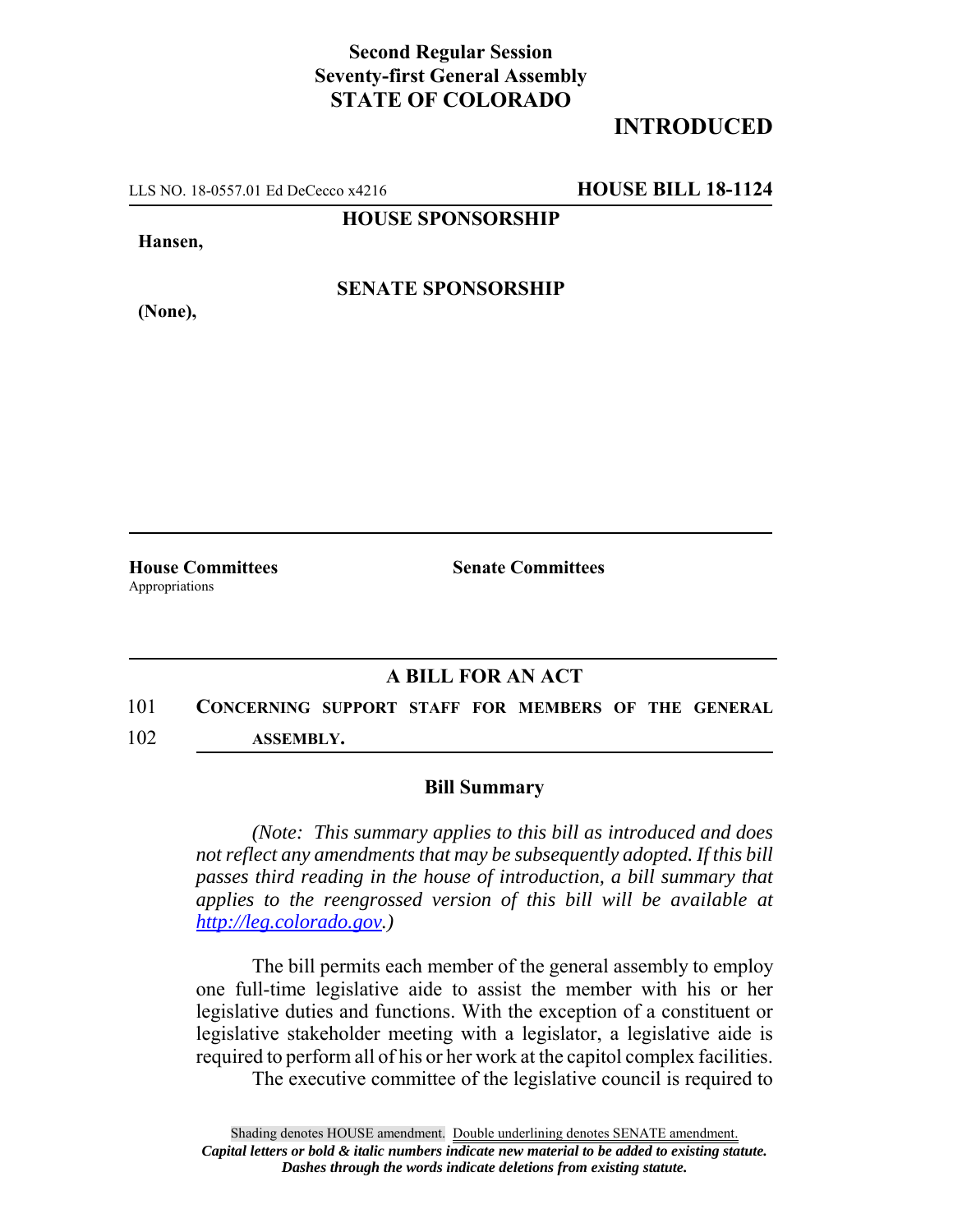establish the annual salaries for legislative aides that are not less than \$28,000, adjusted for inflation. The general assembly shall annually appropriate money that is sufficient for each member of the general assembly to employ a full-time legislative aide. The appropriation must be in a separate line item to the legislative department.

*Be it enacted by the General Assembly of the State of Colorado:*

 **SECTION 1.** In Colorado Revised Statutes, **add** 2-2-305.5 as follows:

 **2-2-305.5. Full-time legislative aides - definition.** (1) BEGINNING JANUARY 1, 2019, EACH MEMBER OF THE GENERAL ASSEMBLY MAY EMPLOY ONE FULL-TIME LEGISLATIVE AIDE TO ASSIST THE MEMBER IN THE PERFORMANCE OF HIS OR HER LEGISLATIVE DUTIES AND FUNCTIONS. NO ADDITIONAL LEGISLATIVE AIDES ARE PERMITTED FOR AN INDIVIDUAL MEMBER, BUT THIS PROHIBITION DOES NOT LIMIT THE MAJORITY AND MINORITY PARTIES OF EACH HOUSE FROM EMPLOYING ADDITIONAL STAFF TO ASSIST THEIR RESPECTIVE PARTIES. A LEGISLATIVE AIDE SHALL PERFORM ALL OF HIS OR HER WORK AT THE CAPITOL COMPLEX FACILITIES; EXCEPT THAT A LEGISLATIVE AIDE MAY ATTEND A CONSTITUENT OR LEGISLATIVE STAKEHOLDER MEETING WITH A LEGISLATOR AS PART OF THE LEGISLATIVE AIDE'S OFFICIAL DUTIES. FOR PURPOSES OF THIS SECTION, A FULL-TIME LEGISLATIVE AIDE IS THE EQUIVALENT OF ONE FTE, AS DEFINED IN SECTION 24-75-112 (1)(d).

18 (2) THE EXECUTIVE COMMITTEE OF THE LEGISLATIVE COUNCIL SHALL ESTABLISH THE ANNUAL SALARIES FOR THE LEGISLATIVE AIDES THAT ARE NOT LESS THAN TWENTY-EIGHT THOUSAND DOLLARS FOR THE FISCAL YEAR BEGINNING ON JULY 1,2018, AND AN AMOUNT ADJUSTED FOR 22 INFLATION FOR EACH FISCAL YEAR THEREAFTER. THE GENERAL ASSEMBLY SHALL ANNUALLY APPROPRIATE MONEY THAT IS SUFFICIENT FOR EACH